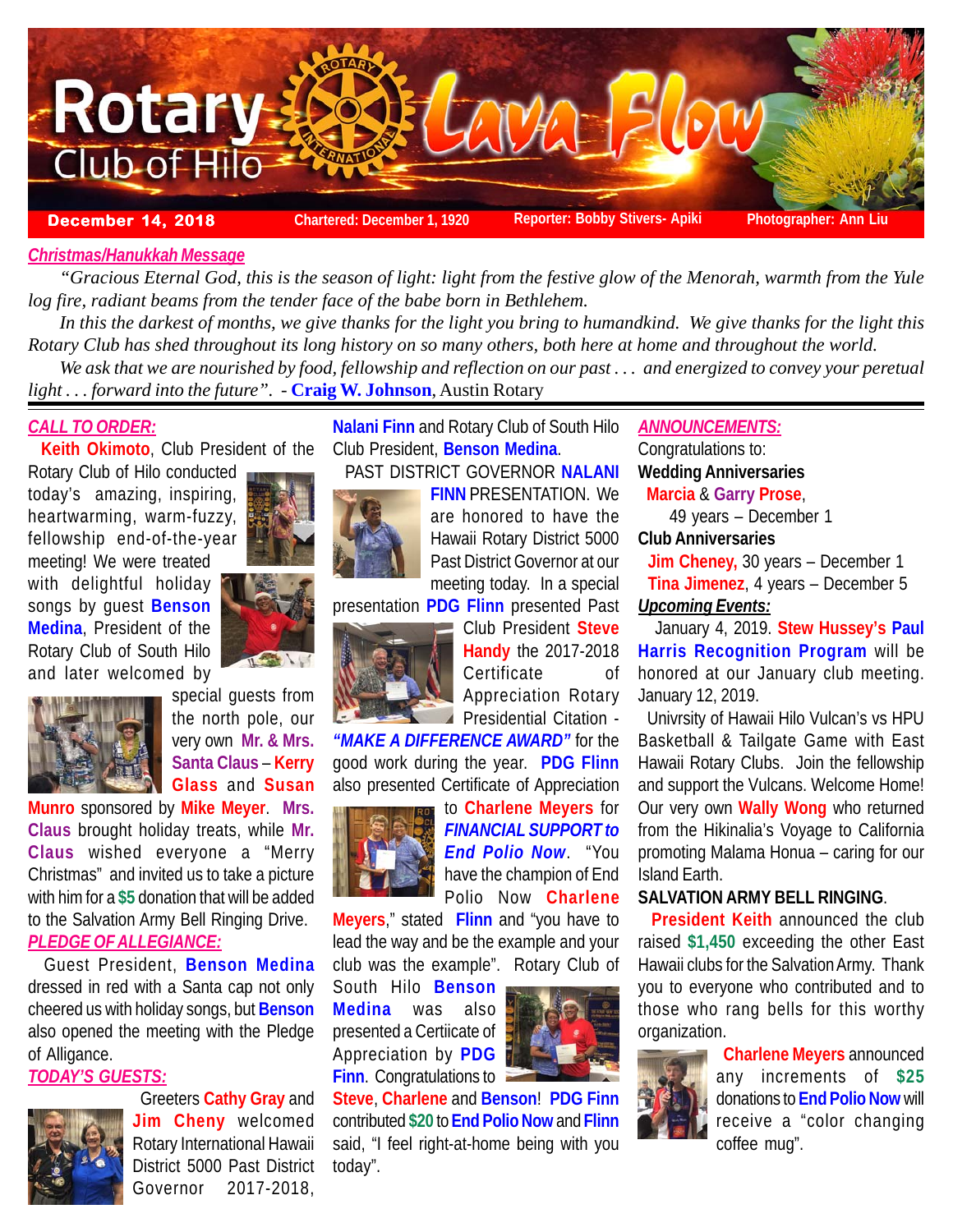## *Birthdays:*

**Cathy Gray December 13 Michael Meyer** December 15 **Reese Mates** December 19 **Eddie Hara** December 24 **Gay Porter** December 31

### *Club Anniversary:*

**Jim Cheney** December 1, 1988 (30) **Tina Jimenez** December 5, 2014 (4) **Shane Okimoto** December 9, 2016 (2) **Joshua Countess** December 15, 2017 (1) **Harry Kim** December 16, 2016 (2) **Steve Handy** December 19, 2003 (15) **Judy Gibson** December 31, 2005 (13)

### *Wedding Anniversary:*

**Marcia & Garry Prose** Dec. 1 (49) **Keith & Leigh Okamoto** Dec. 19 (26) **Ron & Glynnis Dolan** Dec. 22 (45) **Wally & Malia Wong** Dec. 22 (25) **Cathy & Jerry Gray** Dec. 25 (42) **Robert Fox & Nina Buchanan** Dec. 27 (10)

### *Announcements:*

**December 21 - No Meeting December 28 - No Meeting**

### *Rotary Club of Hilo Board of Directors* **2018 – 2019:**

- President **Keith Okamoto**
- Past President **Steve Handy**
- President Elect **Anna Liu**
- Vice President **Mitch Dodo**
- Co-Secretary **Treena Breyfogle**
- Co-Secretary **Jan Tanouye**
- Treasurer **Corey Kawamoto**
- Sergeant at Arms – **Genie Phillips**
- Rotary Foundations **Malcolm Chun**
- Membership **Connie Ichinose**
- Public Relations **Marcia Prose**
- International Service **Sally O'Brien**
- Community Service **Wally Wong**
- Vocational Service **Bobby Stivers-Apiki** • Club Service – **Kerry Glass**
- New Generations **Brittany Luna**
- Program Chair – **Mike Meyer**
- Attendance Chair **Judy Gibson**
- Lava Flow Chair **Susan Munro**
- Greeters **Cathy Gray**

# **Foundation Chairpersons:**

- Hilo Rotary Club Foundation **Tim Beatty**
- Hawaii Rotary YouthFoundation **Mitchell Dodo**
- Sunao WadaFoundation **Mitchell Dodo**

 **Marcia Prose** reported the 2018 Craft Fair was a huge success and thanked everyone for their support.

**Interact Club** wrapped gifts, 40 Salvation Army Angle Tree donations were recorded and over 45 "tell me more about Rotary"

inquires were received. **Kathy Borer**, Social Worker asked for



help in locating two missing youth, 13 and 16 years old. Contact **Kathy** for details.

 **Mike Meyers** invited everyone to see him in the Gilbert & Sullivan "Christmas Carol" performance at Kilauea Theater Dec. 14-23.



 **Helen Hemes** was delighted to read at Kauamana School kindergarttners and to be featured in the school?s newsletter.

treats.



your Christmas

## *2019-2020 NOMINATION OF OFFICERS*.

 **President Keith** announced nominations are almost completed and the slate of officers and voting will be anounced at next's month meeting.

## **\$ HAPPY HAPPY DOLLARS \$**

Generous members are happy members! Thank you to all.

 **Mitch Dodo** announced that on behalf of **Roxanne Oda-Ching**, the **Russ & Akiko Oda Estate** made a **\$2,000** donation to the **Hilo Club Rotary Foundation**.





 **Helen Hemmes** - **\$20** for walking the 10K in Honolulu with husban **Don**;

 **Mike Meyer** - **\$5 End Polio**, **\$5 TRF** for his new cycling jersey;



 **Genie Phillips** - **\$25** elated her husband is with her this holiday season.



 **Kathy Borer** - **\$100** for returning from China with her daughter.



 **Keith Okimoto** - **\$25** to **End Polio**;

 **Alberta Dobbe** - **\$25** for the great work by the Social Committee for senior luncheon at Kamana Senior Center and asked to know how long has this project been offered.

 **Maureen Poirier** - **\$50** for sellling her home and going back to Arizona with family for the holidays.



 **Beverly Heikes** - **\$30** for those that helped her earn her **Paul Harris** pin.





 **Malcolm Chun** - **\$25** for testing his truck at **Chuck Porter's** new car wash facility, soon to have its grand

opening.

### **Ana Liu** - **\$25** to **End Polio**.

 **Nancy Cabral** - **\$100** her cowboy son is



back home and donation in honor of **Nancy's** grandchild, **Charlee Ann Cabral**.



# **BE THE INSPIRATION**





Thank you **Maureen Poirier** for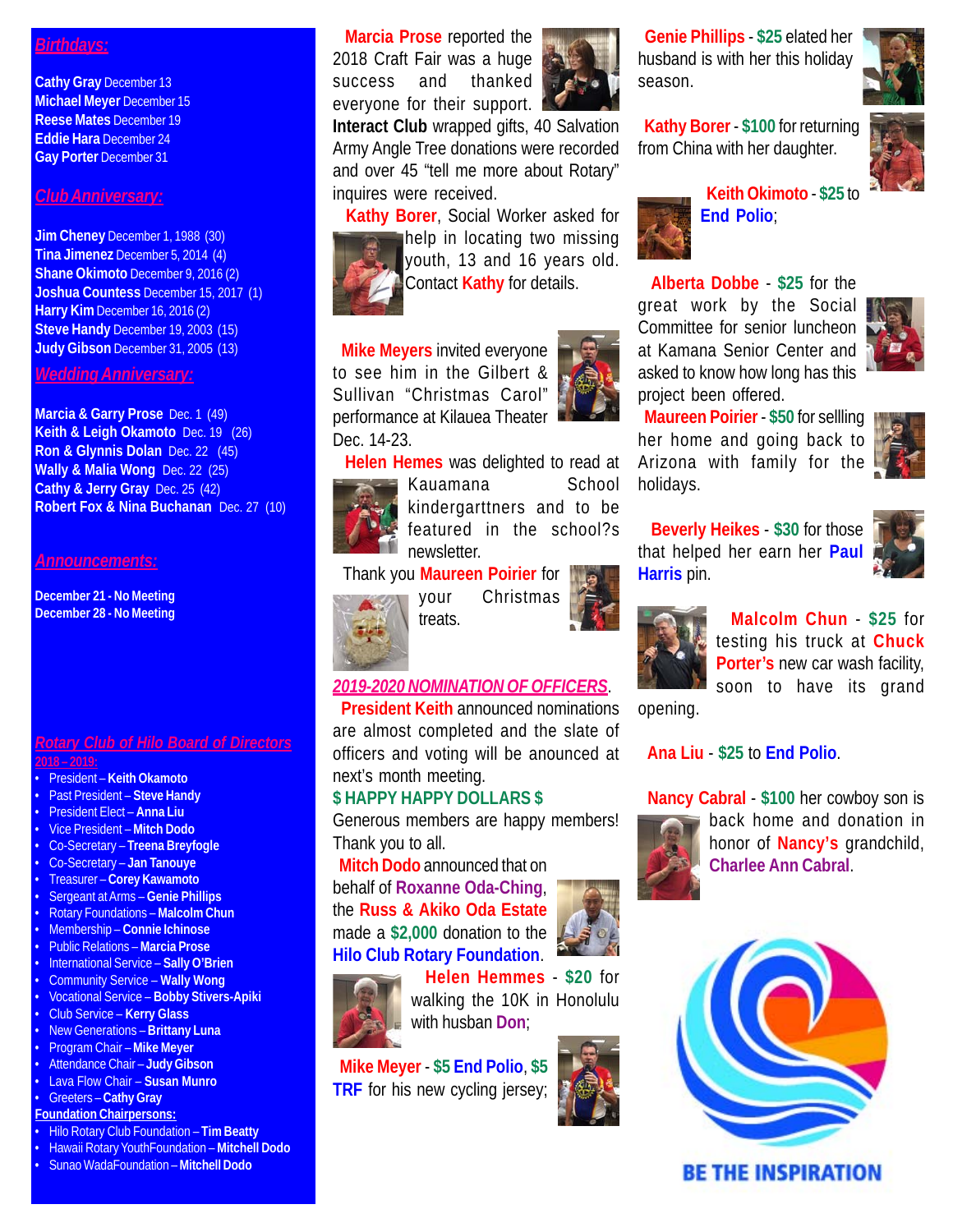**Treena Breyfogle** - **\$20** for Salvation Army Bell Ringing and now that **Wally** is home, chairing the Community Service committee.



 **Lorraine Shinn** - **\$200** for her son, **BJ Penn's** upcoming MMA fight Dec. 29.

# **NANCY CABRAL** CONTRIBUTES **\$1,000 TO END POLIO NOW**.

In an emotional plea to **END POLIO NOW**



**Nancy Cabral** "walked the talk" with a donation cheered on by her fellow Rotarians and guests. **Nancy** stated, "Our club can solve the problem at home and

around the world". Thank you **Nancy**! SEVENTEEN (17) MEMBERS & **\$1,885** RAISED TO **END POLIO NOW**

The following members generously contributed to **END POLIO NOW** and while a few names are repeated Happy Dollar contibutors, each needs to be recognized and appauled for their kind hearts and making a difference. **NANCY CABRAL**, **\$1,000**; **BOB FOX**, **\$200**; **MITCH DODO**, **\$100**; **KATHY BORER**, **\$100**; **TAMMY SILVA**-LEGACY HILO, **\$100**; **JIM CHENEY**, **\$80**; **CONNIE ICHINOSE**, **\$50**; **MAUREEN POIRIER**, **\$50**; **ALBERTA DOBBE**, **\$25**; **HELENE TAJIRI**, **\$25**; **SALLY O'BRIEN**, **\$25**; **KEITH OKAMOTO**, **\$25**; **ANA LIU**, **\$25**; **MALCOLM CHUN**, **\$25**; **JIM KENNEDY**, **\$25**; **HELEN HEMMES**, **\$25**; **MIKE MEYER**, **\$5**.

### *TODAY'S PROGRAM:*

### **END POLIO NOW**. by **CHARLENE MEYERS**.

**Charlene Meyers** has lived in Volcano



since 2001. Her first visit to Hawai`i was in 1975 and a love of the island began at that time. She is a retired caterer, who has always enjoyed

photography. Retirement allows time to photograph the beauty and natural forces of Hawai`i. **Charlene's** images have appeared in several publications, one is a signature image of the Island of Hawai'i Visitors Bureau. Also she has nearly 7000

volunteer hours in Hawai`i Volcanoes National Park, mostly leading hikes for visitors including school groups. **Charlene** is an active Rotarian; a club past-president, an Assistant District Governor for 3 years and District Polio Plus chair for the past 4 years.

"Polio is a disease that has been around a long, long time. And this is why Rotary years ago decided we needed to stop this paralyzing disease for ever in the world and it takes a group such as Rotary to do this. In the early 20th century, polio was the most feared disease," stated **Charlene** in her opening remarks. In a powereful and informative presentation **Charlene** educated all of us about the importance to end polio and the tremendous effort Rotary has contributed to eridicate this disease. **Key points include:**

 In 1979 Rotary International funded a program to immunize all the children in the Philippines and polio was quickly eradicated in that country. Then in 1985 **RI** initiated the **Polio Plus** program with the goal of polio eradication around the world.

 There are now only 2 countries that have never stopped polio transmission and global incidence of polio cases has decreased by 99%. Pakistan & Afganistan.

 The **Bill and Melinda Gates Foundation** continues to match each dollar Rotary contributes 2-1. We Rotarians have given millions.

 We are able to do this because clubs have fund raisers and projects. Members make donations. Also Rotary sends teams of members and non-members to help in the vaccination efforts yearly.

 Rotary clubs are divided into Zones. Hawaii is one of 12 districts in Zone 26. How well are we doing with our part? Zone 26 is #1 in the world in Polio Plus giving and #3 in the world in overall giving. As a Zone we can be very proud but our district is one of the lowest in donating to polio this year. Our club is doing well but we have a way to go to meet our goal. We must continue to work toward the goal of eradicating polio and soon so no more children have to be paralyzed ever again anywhere in the world. Also, the way the

world travels, it could be brought back to our country. Not all children are receiving the vaccination by the choice of their parents. 8 children out of 100 are not being immunized. This puts our country at risk too.

 **Charlene's** presentation include much more. Donations are accepted on line: *ENDPOLIO.ORG* and double points are earned for **\$50** or over by the end of the year. "Remember, zero is the magic number," concluded **Charlene's** END POLIO NOW presentation.

 **Alberta Dobbe** testified that her brother had polio and appreciated Rotary taking this disease on;

 **Mike Meyer** stated, "Give me love when wearing my End Polio cycling jersey; and contributions continued with **Bob Fox** contributing **\$200** while Legacy Hilo and **Tammy Silva** contributed **\$100**. **Tammy** also stated Legacy Hilo will sponsor the 2019 Hilo Christmas Parade.

# **HILO HAWAIIAN HOTEL STAFF APPRECIATION.**

 **President Keith** presented the club's Appreciation Gift to head waiter, **Kealoha** with over **\$607** for the hotel's staff services during the year. **Kealoha** extended his appreciation on behalf of the hotel staff.

### **Mr. & Mrs. Claus**

"Ho Ho Closing". "Everyone has been wonderful today and this year. **Santa** wishes all of you a very Merry Christmas along with **Mrs. Claus**."

*FOUR WAY TEST:* **Mr. Claus** led the merry members in the final **"4 Way Test"** for 2018. **President Keith** adjourned the meeting at 1:01 PM.